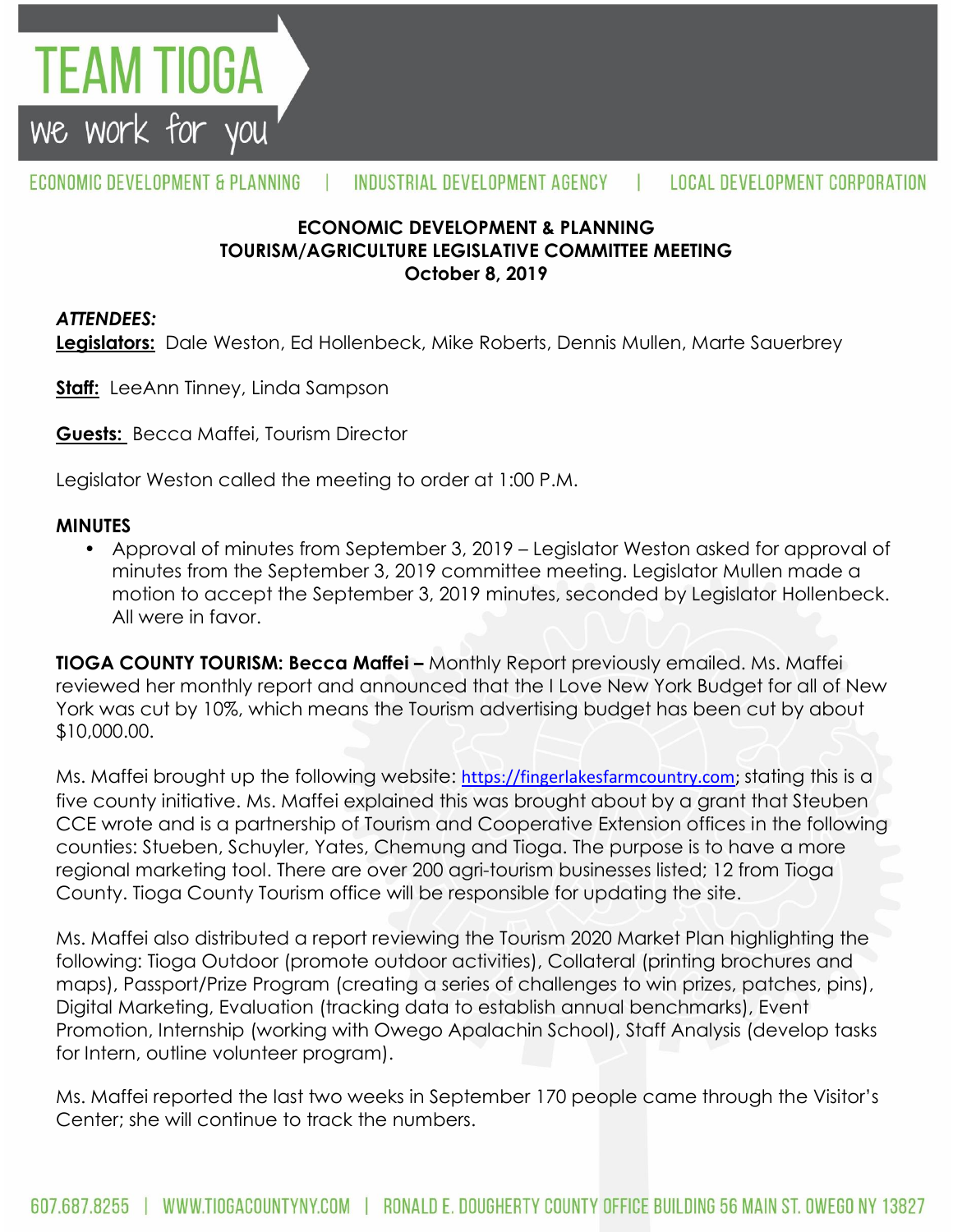**ECONOMIC DEVELOPMENT & PLANNING:** LeeAnn Tinney – Agenda, attachments and highlights previously emailed. Following are the Director's Highlights:

# **Meetings Attended**

- Voigt & Schweitzer
- Southern Tier 8- Energy Infrastructure Study/Southern Tier 4<sup>th</sup> Wave joint meeting.
- Tioga Opportunities-Discuss housing opportunities.
- Small Business Development Corp.
- Regional Council Board meeting
- Chamber of Commerce
- The Agency
- Labella Open House Visited their new space in Elmira, an Elmira DRI project.
- Larson Design Group
- Village of Waverly
- Town of Nichols
- Central NY Oil & Gas (Stagecoach) municipal meeting
- Regional Council Executive Committee luncheon
- Workforce Investment Board
- Stephen Donnelly Associates Open House
- K-20 Work Group- Broome Tioga Talent Workforce
- $\bullet$  IDA
- LDC
- Southern Tier 4<sup>th</sup> Wave (future funding)
- STEAM 21 Steering Committee

# **Department Highlights**

- Land Bank
	- o 9 properties- Demolitions completed.
	- o 2 properties- Rehab commencing.
	- o 1 property- Was going to rehab, but decided to demo instead.
	- o Vacant lot sales- Looking at the vacant lots created by demolition; Ms. Saraceno has had appraisals done and is beginning the sale process.
- 2020 Census Complete Count Committee- Outreach ongoing. Ms. Jardine attended the Waverly Fall Festival; well attended. Continue to get the word out how important it is to participate in the census.
- Village of Owego DRI- Soon to enter contract with the Housing Community Renewal for 17 of the 33 projects. Projects are managed by the following:
	- Housing Community Renewal- Contract with IDA, IDA will have contracts with individual project owners.
	- Department of State
	- **► Empire State Development**
	- Ms. Tinney reported some work may begin by the end of the year.
- Community Development
	- o Waverly Glen Park Ms. Hendrickson is working on this project. A grant was awarded \$495,000 a couple years ago; work is beginning.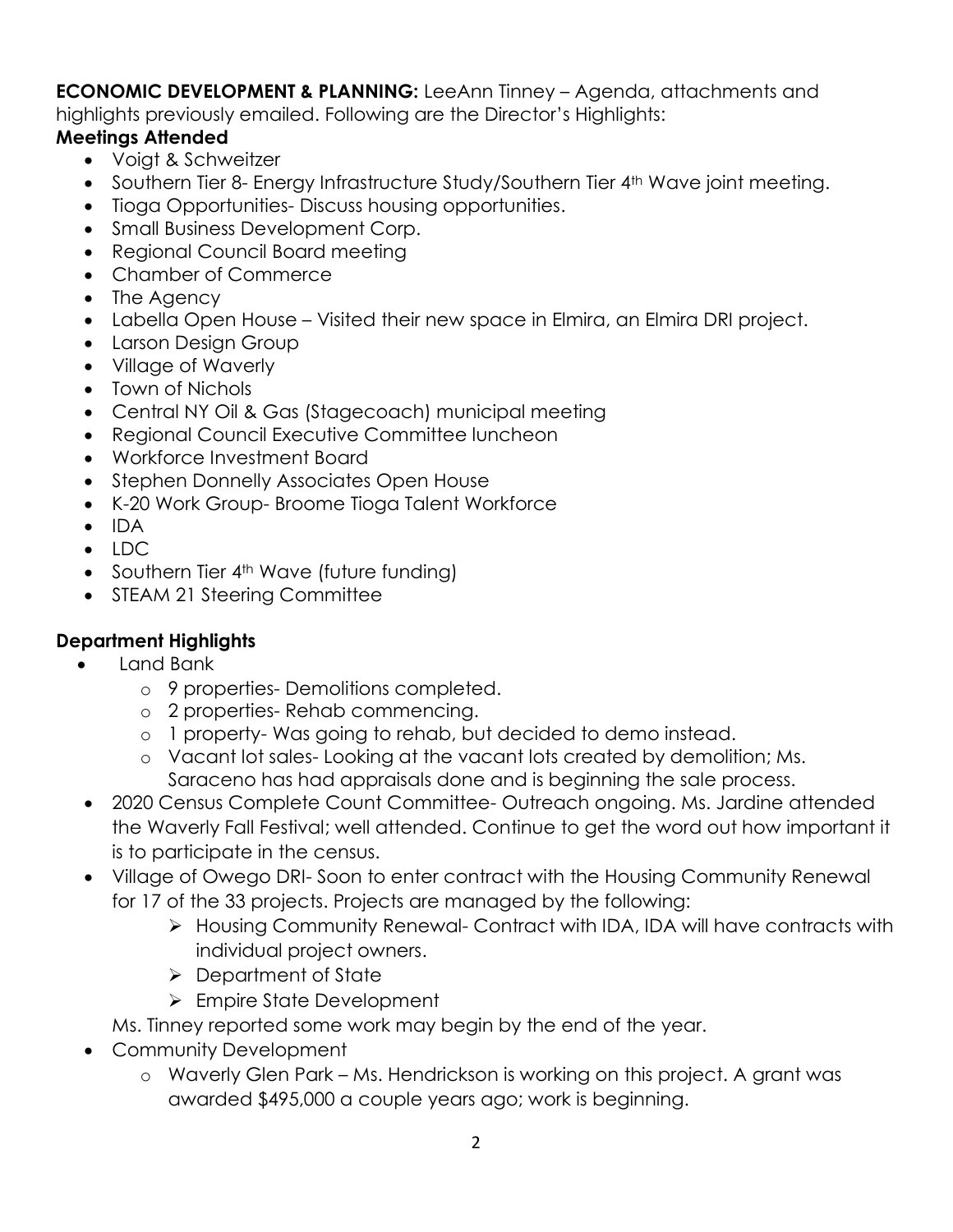- o Tioga County Foundations Coalition- Ms. Hendrickson is working on getting all Tioga County-based foundations working together. A listing of all the foundations are on the County website with links to each of the foundations; also working on a universal application on-line.
- o Pending Housing Projects:
	- **Innarella 3 properties on North Avenue.**
	- **INHS-Ithaca Neighboring Housing Services; a possible project in the** Village of Owego.
	- OACSD- Owego Apalachin Central School District partnering with Tioga Opportunities on a tiny house project. Students would construct the house at the school and move it to a lot; making these houses available to veterans.
	- Tioga Opportunities- Continuing to work on forming a 50C4 to support the housing initiative; another tool to bring housing to the County.
- o REAP Strategic Planning- Providing assistance with the Strategic Plan process.
- Workforce
	- o Broome Tioga Talent Task Force Used to be Broome Talent Task Force, it is now "Broome Tioga";a joint effort in workforce development.
	- o K-20 Work Group- Addressing school issues; encouraging relationship building between the business community and schools.
	- o Workforce Development Pipeline Strategy- Phase II is moving forward. Phase l was data gathering and analysis, Phase ll is implementing issues identified in Phase l.
	- o STEAM 21- OACSD- Steering Committee met to discuss how to engage the community in this program.
	- o Work Based Learning in Waverly Central School District- Has a different approach to this program; however, finding ways to encourage relationships with the school, community and businesses.
- Ag
	- o Tire Recycling Program- Ms. Griffiths is working with Ms. Pratt on this project; making an application for funding for disposal of tires for farmers; they face different issues than residents. Ms. Griffiths has put together a survey to send out to the farm community to get a sense of the number of tires for recycling.
	- o Agribusiness Spotlights- Ms. Griffiths is highlighting Ag businesses around the County.
- Grants
	- o REAP USDA Code Enforcement Officer Shared Services Feasibility Study Assisting on this project.
	- o Restore Gateway Project- Has been completed.
	- o Housing Study Phase II- Has been completed; working on implementation.
	- o NY Main Street Anchor Project- The Parkview; has been completed.